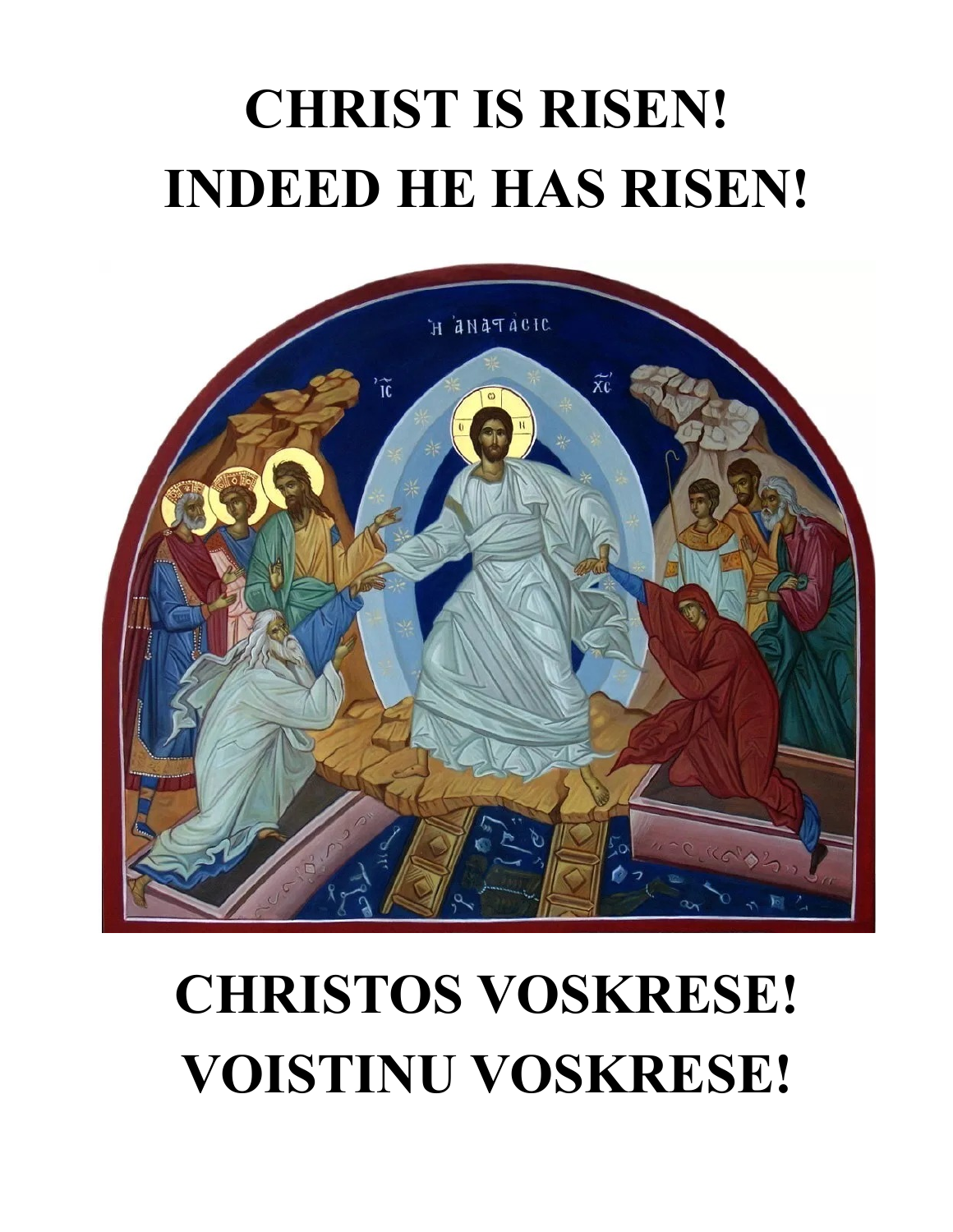

# Holy assumption Orthodox Church

**OCA - Diocese of the Midwest** V. Rev. Archpriest Andrew Bartek, Rector Parish Council President: Ron Royhab



**APRIL Bulletin Sponsor:** *Fr. Andrew in memory of my mother Dorothy on the occasion of her birthday*

# *Liturgical & Events Schedule*

### **Sunday, April 24 / Pascha**

 8:00 am: Nocturns followed by Resurrection Matins, Paschal Hours, Divine Liturgy. Blessing of baskets after Liturgy will be followed by the Agape Meal (Meal of Love) in the Church basement.

# **Saturday, April 30**

4:00 pm: Great Vespers for St. Thomas Sunday

# **Sunday, May 1**

 9:25 am Paschal Hours followed by Divine Liturgy / Special Church Meeting / Social / Weather permitting blessing of the graves (Resurrec-

# **MAY BULLETIN / CANDLE SPONSORS**

Bulletin: (\$50) For the Hlth of AP Andrew on the occasion of his Ann to the Holy Priesthood Chandelier: (\$50) From Fr. Andrew In memory of my family & friends & Fr. David's Father Stanley Altar Candles: (\$50) From Fr. Andrew For His Grace Bishop Innocent Eternal Light & Icon Screen: (25) Open Candles @ the Cross: From Laura: Birthday Blessings to Michael Candles @ St Tikhon's Icon

# *Al'Masiah qam Haqqan qam*

*Arabic*

# **SUNDAY APRIL 24, 2022**

**Gospel:** John 1:1-17 **Epistle:** Acts 1:1-8

**HOLY Pascha- The Resurrection of our Lord & Savior Jesus Christ.** Martyr Sabbas Stratates (the general) of Rome, and 70 soldiers with him. Martyrs Pasicrates and Valentine in Moesia. Martyrs Eusebius, Neon, Leontius, Longinus, and others, at Nicomedia. Ven. Thomas the Fool, of Syria. St. Elizabeth the Wonderworker of Constantinople. Ven Savva (Sabbas) and Aleksy (Alexius the Recluse, of the Kiev caves. Ss. Lorest and Sava Brancovici, Metropolitans of Ardeal and Confessors. Hieromartyr and Confessor Elijah (llie) the Wallachian. The Molchenskaya Icon of the Most Holy Mother of God.

# **APRIL BULLETIN / CANDLE SPONSORS**

**Bulletin**: (\$50) From Fr. Andrew for my mother, Dorothy, on the occasion of her birthday

**Chandelier**: (\$50) From Laura Kovach in Memory of her mother Margaret / From Joe & Valerie in memory of LaVerne Schutt & Violet Bargdill

- **Altar Candles**: (\$50) From Fr. Andrew for my Godfather Andrew & Grandfather Matthias
- **Candles on the Tomb**: (\$25) From Fr. Andrew for His Eminence Archbishop John & Mitred Archpriest Basil (FP)

**Eternal Light & Icon Screen**: (\$25) From Joe & Valerie for the health of Archpriest Andrew on the occasion of his birthday

**Candles @ the Cross**: From Laura in memory of my mother Margaret & Russ

**Candles @ St Tikhon's Icon**: For the Health of His Grace Bishop Matthias on the occasion of his birthday; For the Health of Tim & Cami & safety of Nicholas, Tikhon & Gleice

*110 E Main Street, Marblehead, OH 43440 Rectory 419-798-4591 / Cell 570-212-8747 <www.holyassumptionmarblehead.org> info@holyassumptionmarblehead.org*

**PG 2**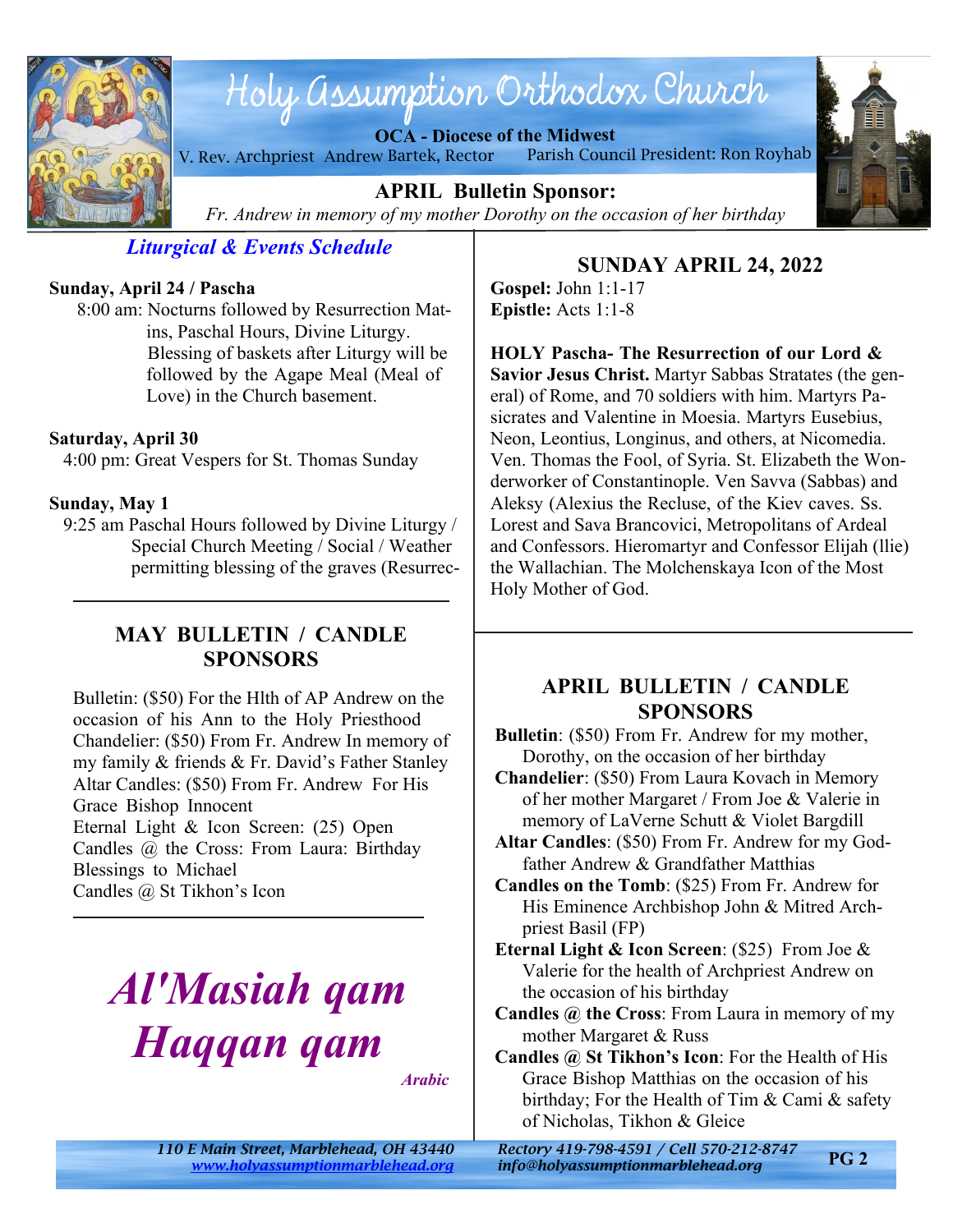# **APRIL: MONTHLY TITHE ONLY Goal Pledged per month: \$5,667 (average of \$1,307 per week)**

**April 3:** \$1,695 **April 10:** \$1,605 **April 17:** \$2,200 **TOTAL FOR MONTH:** \$5,500

# **APRIL: OTHER INCOME Goal for the month in this category: \$4,000 (Average \$923 a week)**

**April 3:** \$5 Vigils; \$20 donations; \$150 holy day donation; \$50 Chandelier; \$30 Candles at the cross **April 10**: \$35 Vigils; \$20 donations; \$200 Holy day donation; \$50 Bulletin; \$50 Chandelier; \$25 Candles on the tomb; \$50 Altar Candles; \$25 Eternal light; \$15 St Tikhon's Icon **April 17**: \$30 Vigils; \$530 Donations; \$150 Holy day donations **TOTAL FOR MONTH**: \$1,435

# **APRIL: RESTRICTED FUND DONATIONS**

**April 3:** \$65 Building Restoration; \$50 Flower; \$20 Mission Boxes (March); \$10 St Vladimir Seminary (Feb); \$250 Lions Club (April) **April 10**: \$100; \$100 Cemetery; \$415 Flowers; \$100 Mission Boxes (March); \$50 Lions Club (April)

**April 17**: \$225 Flowers; \$10 food Pantry; \$5 Lions

# *CATASTROPHIC RELIEF FUND*

Purpose of fund: To provide some small financial assistance to a parishioner, family member or community member who has suffered a catastrophic event.

Funds will be offered at the discretion & blessing of the Rector and the discretion of the Board.

This money can also be used for outreach programs in the parish. Thank you and God bless!

# **APRIL LITURGICAL ATTENDANCE**

**Wednesday, March 30**: 8 attended Pre-Sanctified **Friday, April 1**: 8 attended Akathist **Saturday, April 2**: 15 attended Mem. Sat (6 being guests) **Saturday, April 2**: 13 attended Vespers **Sunday, April 3**: 19 attended Liturgy (1 was a guest) 16 communicants **Wednesday, April 6**: 11 attended pre-sanctified **Friday, April 8**: 6 attended Akathist **Saturday, April 9**: 10 attended Vespers **Sunday, April 10**: 19 attended Liturgy (4 being guests) / 17 received communion **Wednesday, April 13:** 11 attended pre-sanctified **Friday, April 15**: 11 attended Lazarus Vespers **Saturday, April 16**: 14 attended Liturgy / 13 attended Vespers **Sunday, April 17**: 37 attended Liturgy (19 of which were visitors) / 20 communicants / 7 attended Bridegroom Matins **Monday, April 18**: 8 attended pre-sanctified / 12 attended Bridegroom matins **Tuesday, April 19**: 9 attended pre-sanctified / 8 attended Bridegroom Matins Wednesday, April 20: 6 attended pre-sanctified

# **VIGILS- APRIL 17**

**Jean Hileman 1** In memory of Fr Gregory Becker, fell asleep in the Lord March28

**Sandy Martin1** special intentions

**Natalie Twarek 5** God's blessings and congratulations to Rachel, In Thanksgiving, For God's grace for the health and recovery of Archbishop Paul, For the health and recovery of cousins Carole Conaway, and Sharon and Charlie Dietrich, For the health of Amber, Tim, Dottie, Joe, Jamie, Jim, Stephanie, Ron, Ezra, David, Helen Lis and Tina's dad, Earl, Matt, Tom, Loren, Joe, Sonya, Margi & Joe, Betty, Jackie, MaryAnn & Bob, Chuck, Bohdi, Diane, Stella, Jake, Cheryl, Pat and Karen, Safe travel for Zach, Amber and family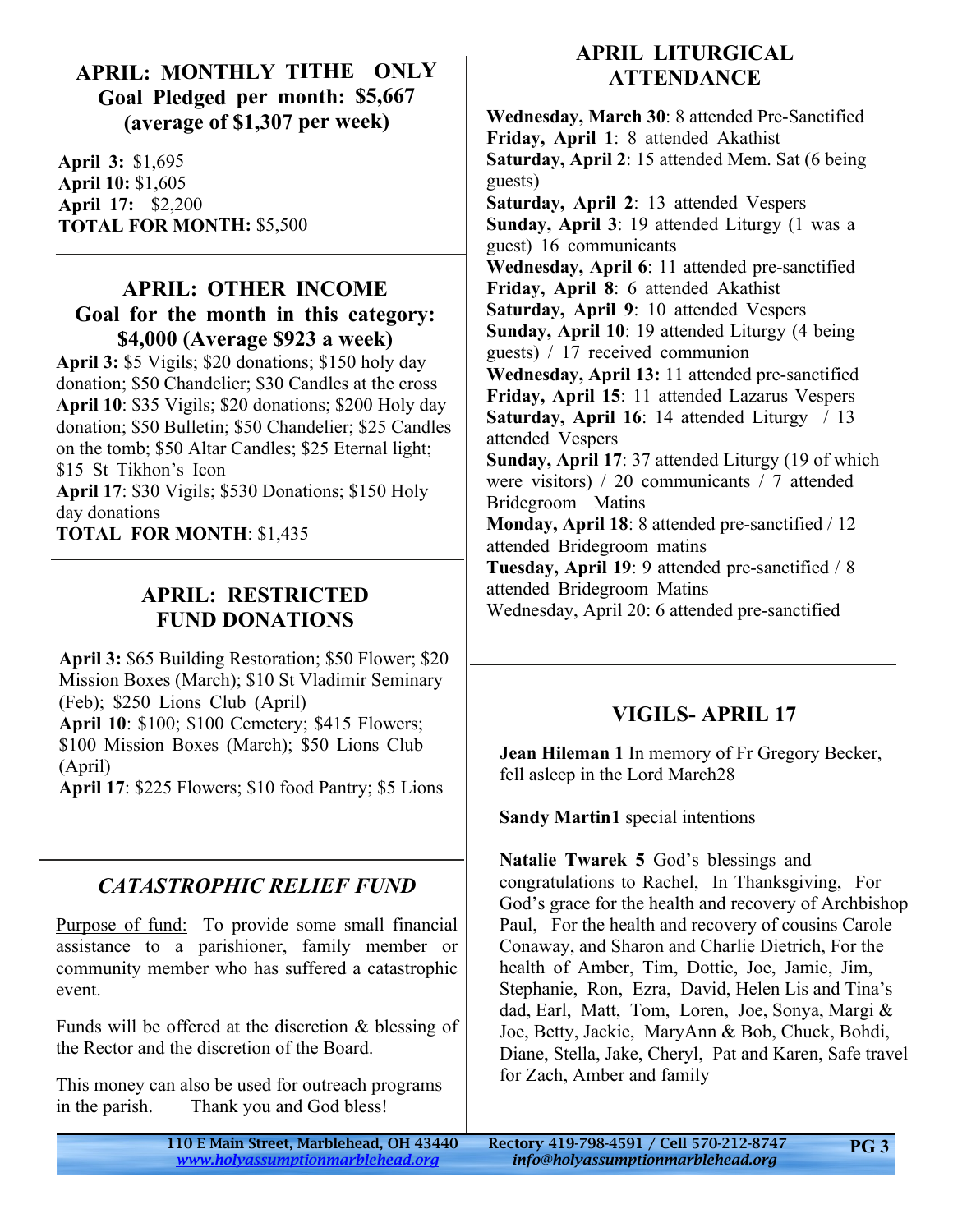# Pascha Flowers

# **Fr. Andrew:** (11 Flowers)

- $\triangle$  For the health of his family & friends
- $\blacklozenge$  For the health of all the parishioners, their families & all priests who have served this community
- $\triangle$  For the health of all first responders especially Summit Fire & Police, Marblehead Police & Danbury Fire
- $\triangle$  For all those suffering in the War in Ukraine
- $\blacklozenge$  For all the friends of this parish, the Administration, businesses and residents of this Village
- ♦ For the health of His Eminence AB Paul
- ♦ In memory of my ordaining bishop His Eminence Metropolitan Nicholas
- ♦ In Memory of my parents George & Dorothy
- $\bullet$  In Memory of my family & friends
- $\bullet$  In memory of those who lost theirs lives in the war in Ukraine
- ♦ In memory of the deceased Hierarch's of the Diocese & the Carpatho-Russian Diocese & the Priests of this parish

#### **Kowal Family:** (4 Flowers)

♦ In memory of Mary Christos, Triantafilos, Marika & mother, Theopheny and her father Triantafilos, Daniel, Marjorie & Peter

#### **Guzy Family**: (4 Flowers)

- $\triangle$  For the Health of my Parish Family
- ♦ For the Health of my brother Gary and all my relatives
- ♦ In memory of departed members of the Guzy and Felenchak Families
- ♦ In memory of Frank, Julia, Bill and Carole & Jay

#### **Martin Family:** (3 Flowers**)**

- ♦ For the Health of the Elchisko & Martin Families
- ♦ In loving memory of Marguerite
- ♦ In loving memory of the Elchisco & Martin Family

#### **Twarek Family:** (4 Flowers)

- $\triangle$  Paschal blessings & good health to our family & friends
- ♦ In loving memory of our parents, grandparents, godparents & all departed family & friends



#### **Kovach Family:** (3 Flowers)

- ♦ For Health & thanksgiving of family and friends
- ♦ In memory of departed family & friends

#### **Hileman :** (2 Flowers)

- $\bullet$  For the Health of Elaine Hileman  $\&$  our children & grandchildren
- ♦ In Memory of our deceased family members of the Hileman & Pipenur families

#### **Glovinsky Family:** (4 Flowers)

♦ In Loving memory of Glovinsky, Monak, Yuhas, & Beadle Families

# **DONATION THANK YOU**

Thank you Basil for

- $\triangle$  \$25 towards Palms, in loving memory of his parents Anthony & Martha
- \$25 towards the flowers to decorate the Cross, in memory of Jean
- $\triangle$  \$25 towards incense, in loving memory of his sisters & brothers

# **BUILDING / RESTORATION FUND**

Our 125<sup>th</sup> Anniversary is coming! Fund Purpose: To collect funds to pay for the restoration, repair and beautification of the building and parish room. This will avoid using general funds which are earmarked for budgetary items.

Please consider contributing generously to the *Building/Restoration Fund*.

# **FOR YOUR PRAYERS**

Diane Tryon 109 Joslyn Street Arcadia, OH 44804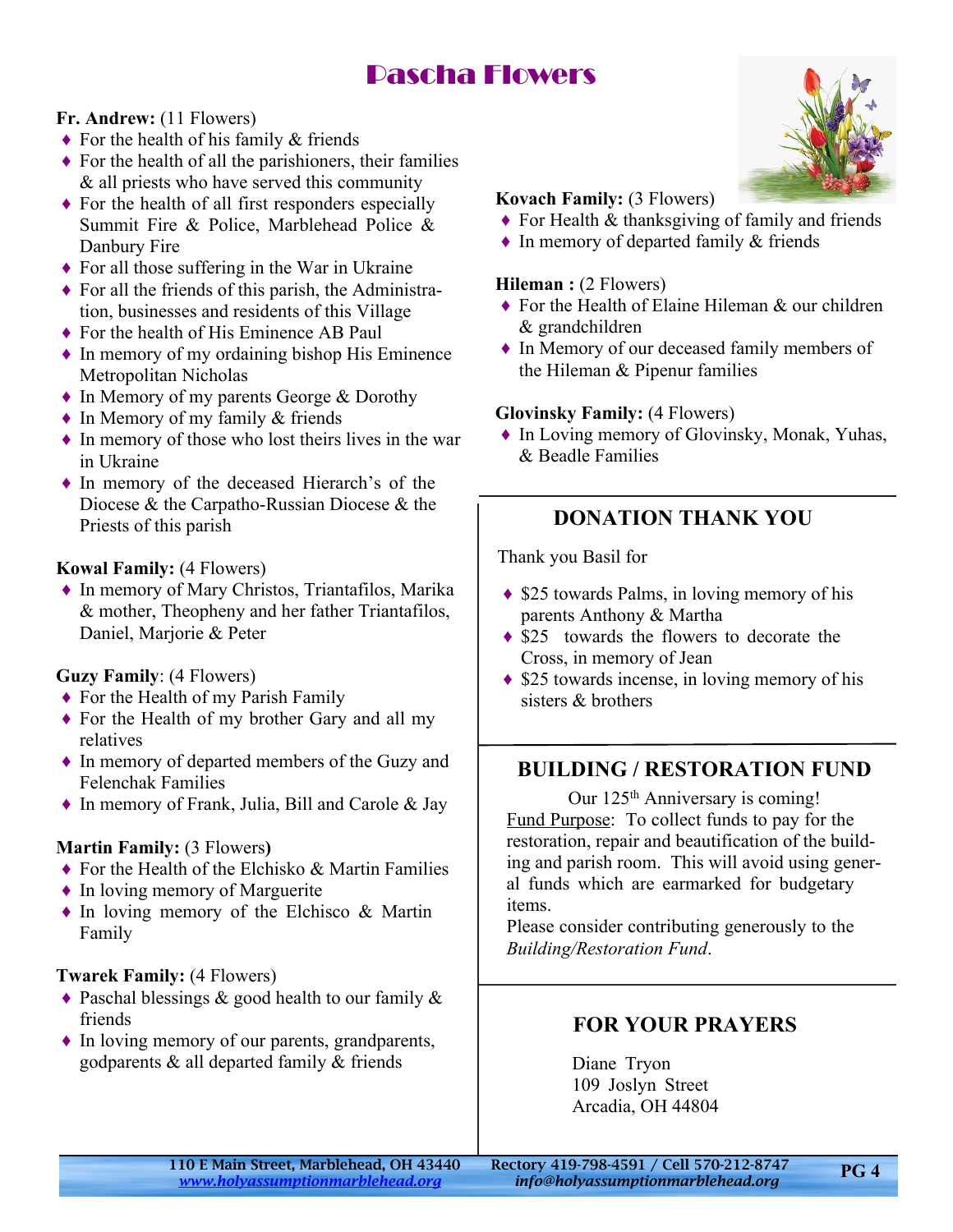# *Good Friday Con't from last week*

# The Religious Trial

Christ's conviction and death sentence required two trials: religious and political. The religious trial was first and took place during the night immediately after His arrest. After considerable difficulty in finding witnesses for the prosecution who actually agreed in their testimony, Caiaphas, the high priest, asked Jesus the essential question: "Are you Christ, the Son of the Blessed?" Jesus, who had remained silent to this point, now responded directly:

"I am; and you will see the Son of man sitting at the right hand of power, and coming with the clouds of heaven" (Mark 14:61-62).

Jesus' reply recalled the many other statements He had made beginning with the words, "I am." "I am the bread of life . . . I am the light of the world. . . I am the way, the truth, and the life. . . before Abraham was, I am." (John 6 through 15). The use of these words themselves was considered blasphemous by the religious leaders. The words were the Name of God. By using them as His own Name, Jesus positively identified Himself with God. From the burning bush the voice of God had disclosed these words to Moses as the Divine Name:

"Say this to the people of Israel, 'I AM has sent me to you'" (Exodus 3:13-14).

Now Jesus, as He had done on many other occasions, used them as His own Name. The high priest immediately tore his mantle and "they all condemned Him as deserving death" (Mark 14:64). In their view He had violated the Law of the Old Testament:

"He who blasphemes the name of the Lord shall be put to death" (Leviticus 24:16).

# **The Political Trial**

The Jewish religious leaders lacked the actual authority to carry out the above law: to put a man to death. Such authority belonged to the Roman civil administration. Jesus had carefully kept His activity free of political implications. He refused the temptation of Satan to rule the kingdoms of the world by the sword (Luke 4: 1-12). He often charged His disciples and others to tell no one that He was , the Christ, because of the political

110 E Main Street, Marblehead, OH 43440 Rectory 419-798-4591 / Cell 570-212-8747

overtones that this title carried for many (Matthew 16: 13-20). He rebuked Peter, calling him Satan, when the disciple hinted at His swerving from the true nature of His mission (Matthew 16:23). To Pilate, the spineless and indifferent Roman Governor, He said plainly: "My kingdom is not of this world" (John 18:36). Jesus was not a political revolutionary who came to free the people from Roman control and establish a new kingdom based on worldly power.

Nevertheless, the religious leaders, acting in agreement with the masses, devised political charges against Him in order to get their way. They presented Christ to the Romans as a political , leader, the "King of the Jews" in a worldly sense, a threat to Roman rule and a challenge to Caesar. Pilate became fearful of his own position as he heard the charges and saw the seething mobs. Therefore, despite his avowed testimony to Jesus' innocence, he passed formal sentence, "washed his hands" of the matter, and turned Jesus over to be crucified (John 19:16). *Con't Pg 8*



#### **Tomb Candles:**

Effective in May, tomb candles will no longer be available for purchase. To prevent the build up of wax on the walls, and to preserve the new painting work, following discussion, the Parish Council, with my blessing and agreement, have decided to discontinue their use. Thank you for your understanding.

#### **Special Meeting:**

On Sunday, May 1 following the Divine Liturgy (but before blessing of graves) there will be a special meeting of the parish. Purpose: to discuss and vote on the renovation work on the outside of

the parish in our preparation for the  $125<sup>th</sup>$  anniversary of the church. Fourteen (14) members need to be present. An affirmative vote of eleven (11) is required to move forward with the renovations.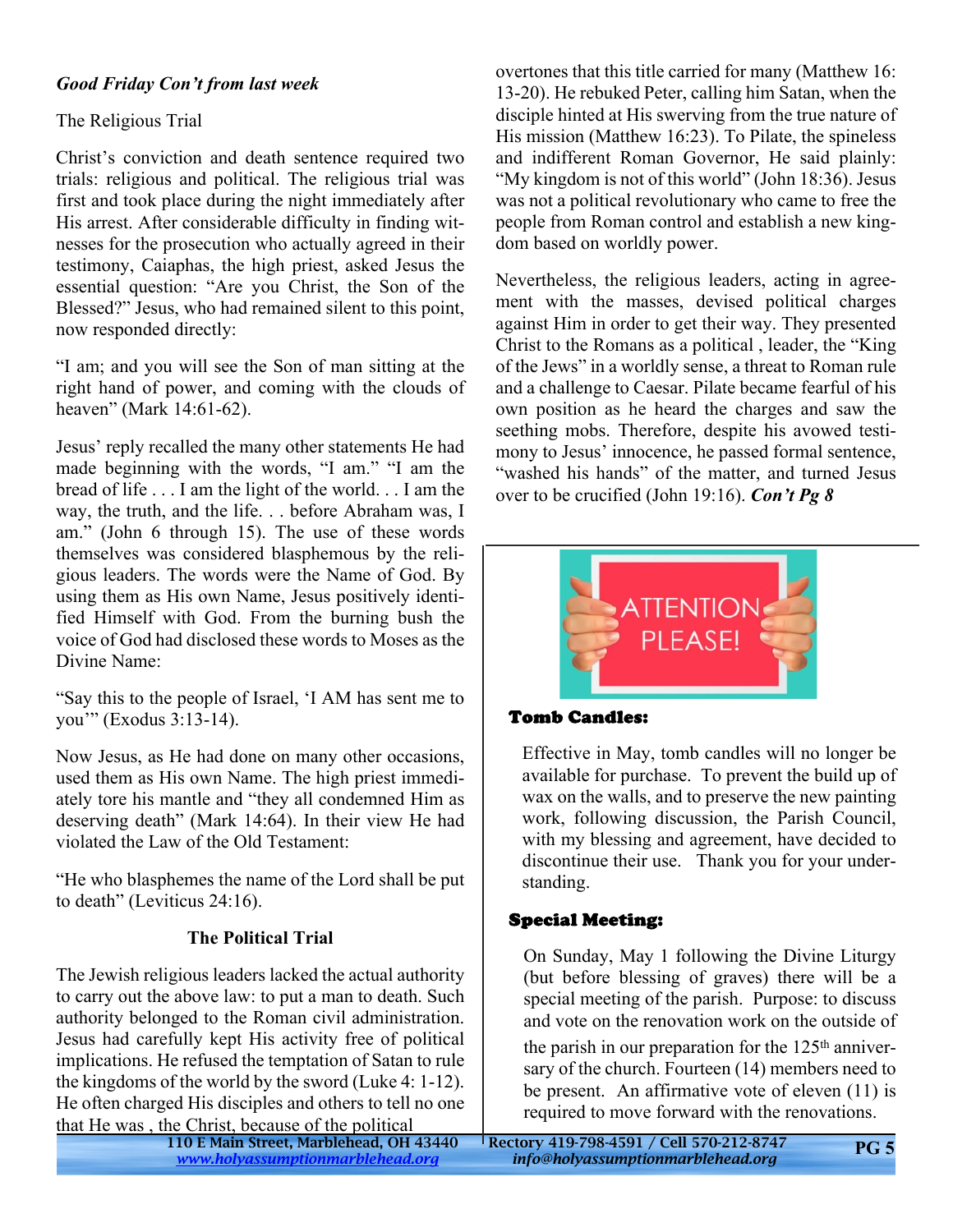# **PRAYER LIST- UPDATED April 20**

**HIERARCH'S / CLERGY: His Beatitude, Metropolitan Herman; Archbishop Paul; Archbishop Benjamin from San Fransico; John Duranko** (Father's home pastor)**; James Gleason** (Father's Spiritual Father)**; Moses Berry; Gregory Grivna; Emilian Hutnyan; Joseph Von Klarr; Michael Kuzara; John Zabinko / Deacon Paul Gansle, Deacon Peter Rentsch, Deacon Michael Wilson / Sub-deacon Wylie Meath**

**MATUSHKII: Pani Patricia Duranko; Susan Dank; Virgina Lecko; Maura McCarntey; Roberta Spengler; Margaret Zabinko**

**PARISHIONERS & THEIR FAMILIES: James Bargdill (**Schutt); J**im Basala** (Fr.); **John Beadle** (Elchisco)**; Kristen Cassell; Carole Conaway** (Twarek); **Maryann Cook** (Twarek); **Sharon Dietrich** (Twarek); **Charlie Dietrich** (Twarek); **Ethan Feldman** (Fr); **Michael Glovinsky; Shirley Gresh (**Glovinsky); **Joseph Habegger** (Kovach)**; Elaine Hileman; Betty Kovach**; **Helen Lis**; **David Mazurik; Child Stella Miller** (Elchisco); **Nancy Naiser** (Royhab); **William Pipenur** (Hileman)**; Pat Rentz; Earl Rindfleisch**; **Helen Jean Rofkar (**Elchisco); **Joe Rose; Sonya Rose; Ron Royhab; Maryann Royhab; Stephanie Royhab; Joe Schutt; Diane Tryon; Greg Tyron; Tom Twarek; Child Bodhi (**Cassell); **Kathryn Tryon & her unborn child**

**OTHER REQUESTS: Mary Dank** (ABL); **Layne Demkosy** (Fr); **Paul Demkosky** (Fr.); **Marge Dziama; Child Ezra; Zoe Finley** (ABL); **Ruthe Flewelling**; **Ben Franklin** (Kovach); **Dorothy Goldman (**Twarek); **Donald Gresh** (Glovinsky); **Andrea Joy** (Kovach); **Maria** (ABL); **Jake Lipstraw** (Twarek); **Mark Ludvik** (Guzy); **Mark Masica (**Kovach); **Pauline Meath** (Fr)**; Karen Muzyka (F**r); **Noah** (ABL); **Jamie Philpot** (Twarek); **Robert Piznar** (Rentz) ; **William Romanchak** (Fr); **Andrew Rydgi**g (ABL);**Sandy Scafaria** (Hileman); **Chuck Wiedenhoft (**Twarek); **Sara** (Jake)**; Chris Quotap (**Fr); **Zoland Zile** (Fr.); **Molly and her unborn child (Fr.); Ashley and her unborn child**

**MILITARY: Alex, Nathan Brown, Craig Cassell, Cory Deaton , Jake Ellithorpe, Jordan Fulton, Alena Grabavoy, Justin Issler; Nicholas & Tikhon, Cory Deaton, Alex Zarnow**

**CAPTIVES: Metropolitan Paul (Orthodox Archdiocese of Aleppo), Archbishop John Syriac Archdiocese of Aleppo, The UN & IOCC humanitarian aid workers in & around Syria; Those suffering persecution in Iraq, Syria, Israel, Egypt, Ukraine and throughout the world**



**NOTE:** ABL (Archbishop's request) / Please let Fr. Andrew know who can come off the list or be put on.



# **PLEASE CHECK PRAYER LIST**

Please check the prayer list to make sure I have everyone's corrections, additions and deletions correct. If anyone can be taken off, please let me know. **DEADED** 

Thank you Fr. A

|                      | NEADEN |            |  |
|----------------------|--------|------------|--|
| April 17<br>April 24 |        | Tim<br>Joe |  |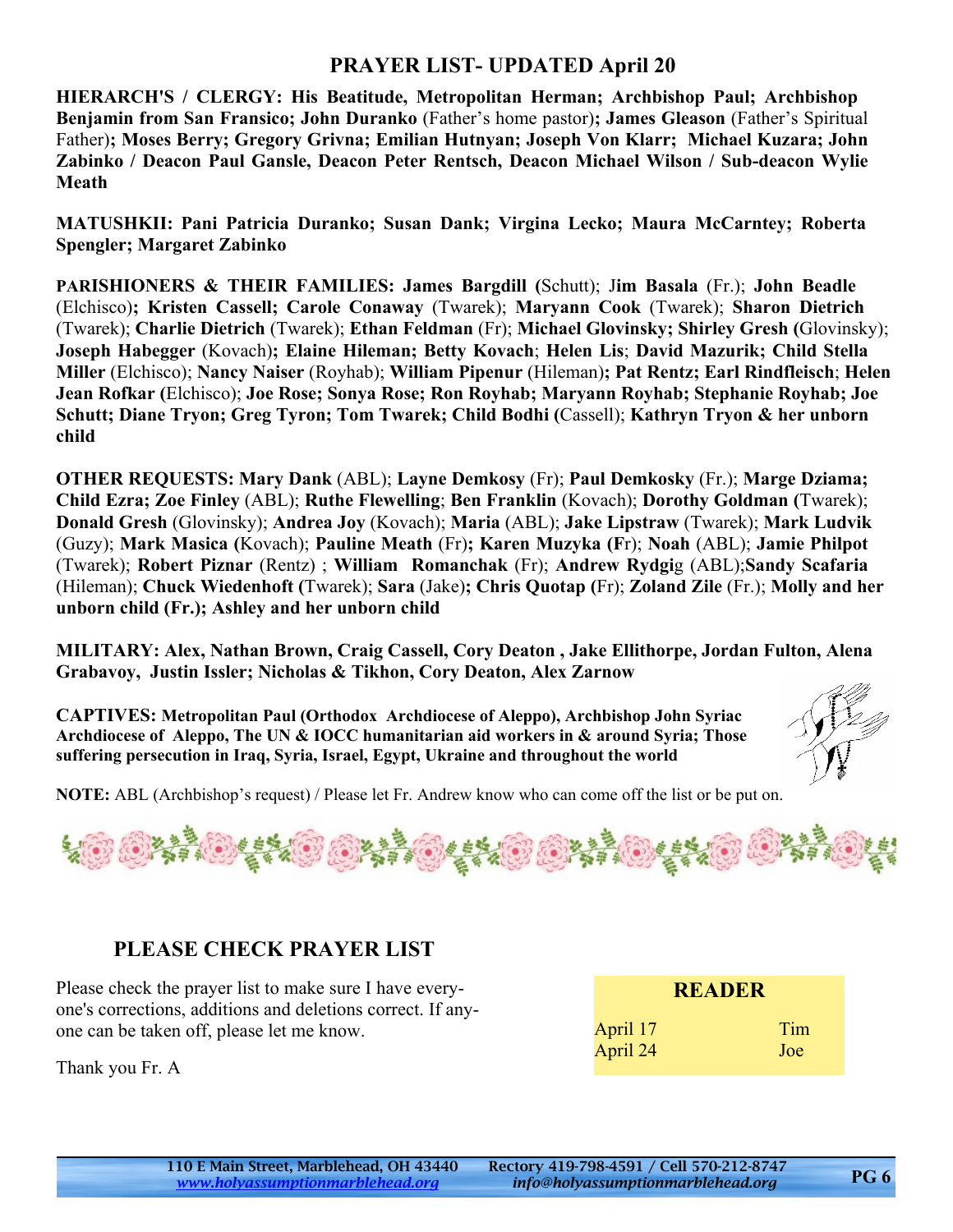| <b>APRIL Celebrations</b>             |                              |                      |  |  |  |
|---------------------------------------|------------------------------|----------------------|--|--|--|
| <b>ANNIVERSARIES</b>                  | <b>BIRTHDAYS</b>             |                      |  |  |  |
| 17- Matt & Brittany                   | 1-Shawn Lariccia             | 18- Nancy Bunge      |  |  |  |
| 20- Ron & Bobbie Royhab               | 2- AP Andrew Bartek          | 18- Diane Tryon      |  |  |  |
| 4-30-2011: Retired Bishop Matthias of | 4- His Grace Bishop Matthias | 20- Nectarios Mihaly |  |  |  |
| Chicago                               | 5-Fr. Herman Kincaid         | 22- Greg Tryon       |  |  |  |
|                                       | 5- Nicholas Weisend          | 23- Paul Demkosky Jr |  |  |  |
| <b>NAMESDAY</b>                       | 6-His Grace Bishop Paul      | 24-Matt Lariccia III |  |  |  |
| 4-22: Archbishop Nathaniel of Detroit | 10- Jean Hileman             | 27- William Jerome   |  |  |  |
| 4-25: Archbishop Mark of Philadelphia | 11- Christopher Mihaly       | 27- Katie Cassell    |  |  |  |
|                                       | 13- Jennifer Heffernan       | 28- Serena Byngton   |  |  |  |
|                                       | 13-Margarita Leso            | 29- Katie Twarek     |  |  |  |
|                                       | 17- Natalie Twarek           |                      |  |  |  |

# *Hristos a-înviat ; Adevărat a-înviat*

*Romanian*

# **40 DAY REMEMBRANCE**

**May 1:** Gary Smolk / David Lavalle **May 15**: Nancy Sitzler / John Kotch



# APRIL Reposed

| 1-Andy Basala (1982)                                                           | 17- Lois Mazurik (1999)      |
|--------------------------------------------------------------------------------|------------------------------|
| 1-Andreas Basala (1923)                                                        | 22- Olga Belenky (1971)      |
| 1-Larry Twarek (2019)                                                          | 22- John Beadle (1988)       |
| 4- Sophia Jump (2012)                                                          | 22- Fred Millie (1996)       |
| 4- Rose Bartek (1986)                                                          | 23- Anna Basala (1994)       |
| 4- Harry Flewelling (2018)                                                     | 24- Demasthony Ballan (1968) |
| 4- Matthew Kollar                                                              | 24- Fr. Stephen Dutko (2009) |
| 6- John Sabol (2017)                                                           | 26- Margaret Mazur (1987)    |
| 7- Louis M. Benya (1976)                                                       | 26- Russell Kovach (1981)    |
| 7- Mitered Archpriest Basil Dziama (1969) Former Pastor 28-Ann Kovalick (2018) |                              |
| 7- Bob Mazur (2018)                                                            | 29- Olga Kollmeier (1972)    |
| 9- Julia Guzy (2021)                                                           | 30- Anthony Hubicki (1977)   |
| 11- Archbishop John (1982)                                                     | Dolores Martin (1974)        |
| 11- LaVerne Schutt (2014)                                                      | Herb Hobson (2004)           |
| 12- Helen Tomko (1989)                                                         | Charles Rose (2015)          |
| 14- Paul Glovinsky (1978)                                                      | Michael Elchisco (1913)      |
| 15- Stephen Brooks (2005)                                                      | Andrew Kopchock (1914)       |
| 16- Mary Wright (2005)                                                         | Anna Onyock (1916)           |
|                                                                                |                              |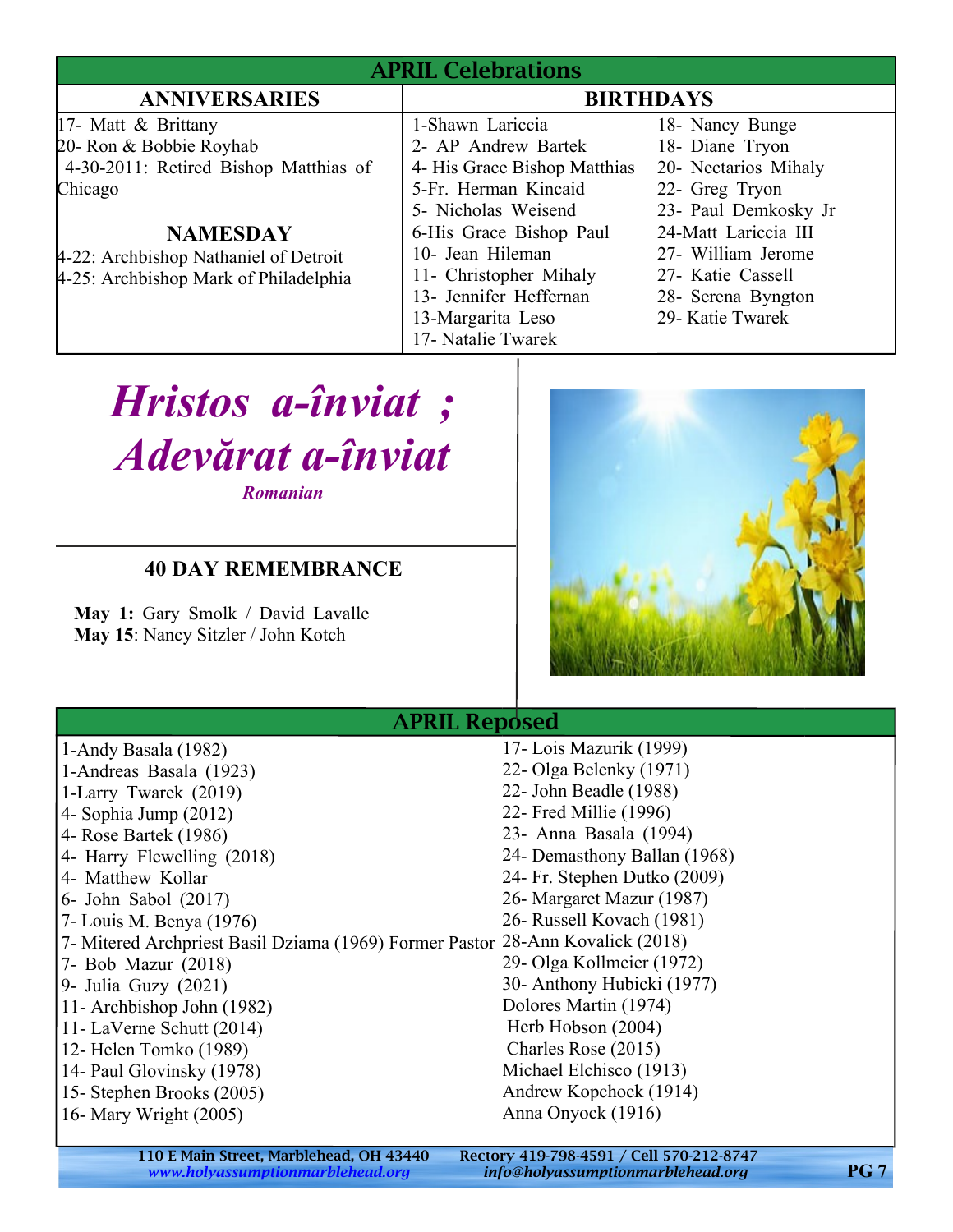#### *Good Friday con't from Pg 5*

#### **Crucifixion—The Triumph of Evil**

Before succumbing to this cruel Roman method of executing political criminals, Jesus suffered still other injustices. He was stripped, mocked and beaten. He wore a "kingly" crown of thorns on His head. He carried His own cross. He was finally nailed to the cross between two thieves at a place called Golgotha (the place of the skull) outside Jerusalem. An inscription was placed above His head on the Cross to indicate the nature of His crime: "Jesus of Nazareth, the King of the Jews." He yielded up His spirit at about the ninth hour (3 p.m.), after hanging on the Cross for about six hours.

On Holy Friday evil triumphed. "It was night" (John 13:30) when Judas departed from the Last Supper to complete his act of betrayal, and "there was darkness over all the land" (Matthew 27:45) when Jesus was hanging on the Cross. The evil forces of this world had been massed against Christ. Unjust trials convicted Him. A criminal was released to the people instead of Him. Nails and a spear pierced His body. Bitter vinegar was given to Him to quench His thirst. Only one disciple remained faithful to Him. Finally, the tomb of another man became His place of repose after death.

The innocent Jesus was put to death on the basis of both religious and political charges. Both Jews and Gentile Romans participated in His death sentence.

"The rulers of the people have assembled against the Lord and His Christ." (Psalm 2—the Prokeimenon of the Holy Thursday Vesperal Liturgy)

We, also, in many ways continue to participate in the death sentence given to Christ. The formal charges outlined above do not exhaust the reasons for the crucifixion. Behind the formal charges lay a host of injustices brought, on by hidden and personal motivations. Jesus openly spoke the truth about God and man. He thereby exposed the false character of the righteousness and smug security, both religious and material, claimed by many especially those in high places. The constantly occurring expositions of such smugness in our own day teach us the truly illusory nature of much so-called righteousness and security. In the deepest sense, the death of Christ was

brought about by hardened, personal sin—the refusal of people to change themselves in the light of reality, which is Christ.

"He came to His very own, and His own received Him not" (John 1:11).

Especially we, the Christian people, are Christ's very own. He continues to come to us in His Church. Each time we attempt to make the Church into something other than the eternal coming of Christ into our midst, each time we refuse to repent for our wrongs; we, too, reject Christ and participate in His death sentence.

#### **The Vespers**

The Vespers, celebrated in the Church on Holy Friday afternoon, brings to mind all of the final events of the life of Christ as mentioned above: the trial, the sentence, the scourging and mocking, the crucifixion, the death, the taking down of His body from the Cross, and the burial. As the hymnography indicates, these events remain ever-present in the Church; they constitute the today of its life.

The service is replete with readings from Scripture: three from the Old Testament and two from the New. The first of the Old Testament readings, from Exodus, speaks of Moses beholding the "back" of the glory of God—for no man can see the glory of God face to face and live. The Church uses this reading to emphasize that now, in the crucifixion and death of Christ, God is making the ultimate condescension to reveal His glory to man—from within man himself.

The death of Christ was of a wholly voluntary character. He dies not because of some necessity in His being: as the Son of God He has life in Himself! Yet, He voluntarily gave up His life as the greatest sign of God's love for man, as the ultimate revelation of the Divine glory:

"Greater love has no man than this, that a man lay down his life for his friends" (John 15:13).

The vesperal hymnography further develops the fact that God reveals His glory to us in this condescending love. The Crucifixion is the heart of such love, for the One being crucified is none other than He through whom all things have been created: *Con't Next Pg*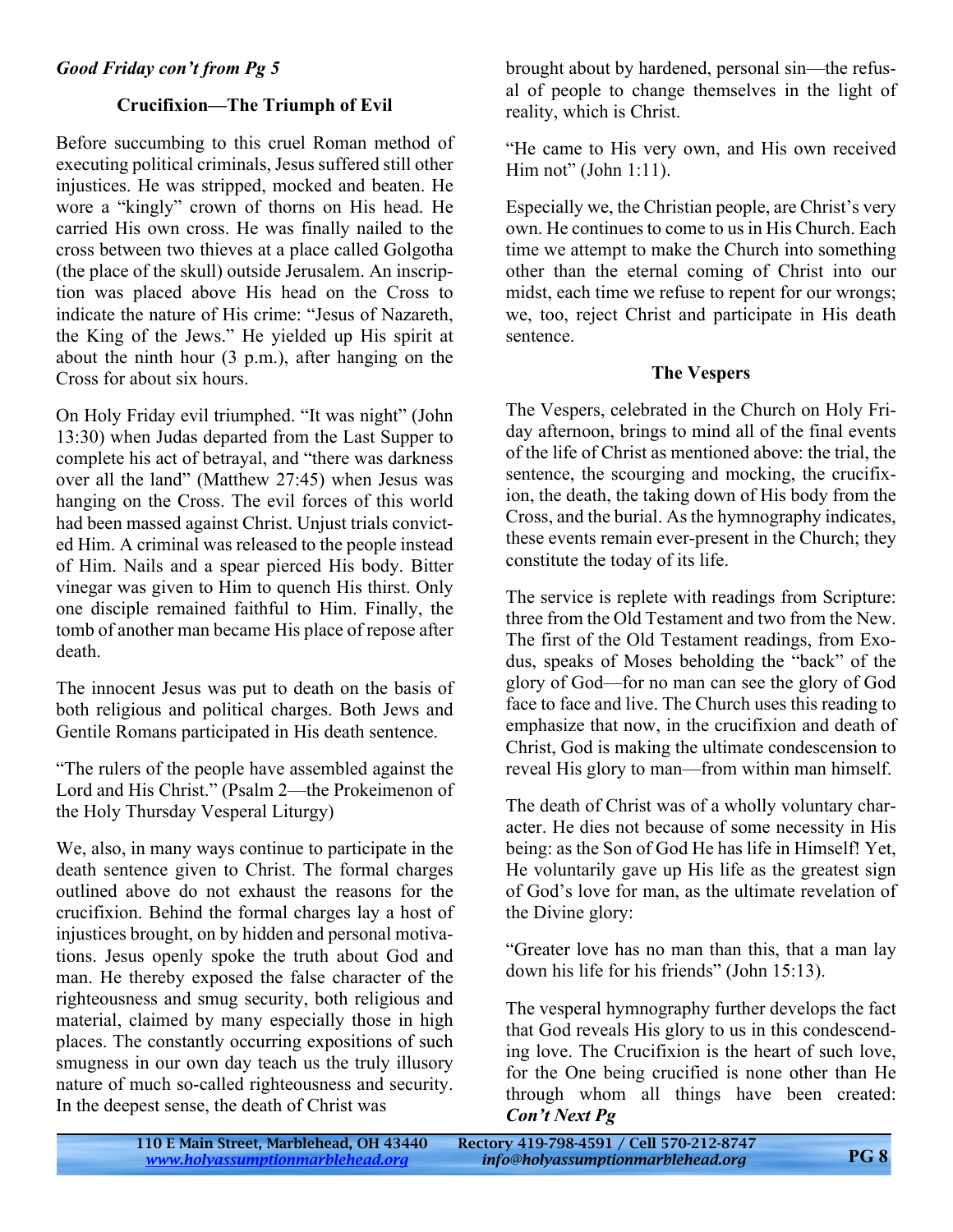# *Good Friday con't from previous pg*

Today the Master of creation stands before Pilate. Today the Creator of all is condemned to die on the cross. . . The Redeemer of the world is slapped on the face. The Maker of all is mocked by His own servants. Glory to Thy condescension, 0 Lover of man! (Verse on "Lord I call", and the Apostikha)

The verses also underscore the cosmic dimensions of the event taking place on the Cross. Just as God who revealed Himself to Moses is not a god, but the God of "heaven and earth, and of all things visible and invisible," so the death of Jesus is not the culmination of a petty struggle in the domestic life of Palestine. Rather, it is the very center of the epic struggle between God and the Evil One, involving the whole universe:

All creation was changed by fear when it saw Thee hanging on the cross, 0 Christ! The sun was darkened, and the foundations of the earth were shaken. All things suffered with the Creator of all. 0 Lord, who didst willingly endure this for us, glory to Thee! (Verse I on "Lord, I Call")

The second Reading from the Old Testament (Job 42:12 to the end) manifests Job as a prophetic figure of the Messiah Himself. The plight of Job is followed in the services throughout Holy Week, and is concluded with this reading. Job is the righteous servant who remains faithful to God despite trial, humiliation, and the loss of all his possessions and family. Because of his faithfulness, however, "The Lord blessed the latter days of Job more than his beginning" (Job 42: 12)

The third of the Old Testamental readings is by far the most substantial (Isaiah 52:13 to 54:1). It is a prototype of the Gospel itself. Read at this moment, it positively identifies Jesus of Nazareth as the Suffering Servant, the Man of Sorrows; the Messiah of Israel.

The Epistle Reading (I Corinthians 1:18 to 2:2) speaks of Jesus crucified, a folly for the world, as the real center of our Faith. The Gospel reading, a lengthy composite taken from Matthew, Luke and John, simply narrates all the events associated with the crucifixion and burial of Christ.

All the readings obviously focus on the theme of

hope. As the Lord of Glory, the fulfillment of the righteous Job, and the Messiah Himself, humiliation and death will have no final hold over Jesus. Even the parental mourning of Mary is transformed in the light of this hope:

When she who bore Thee without seed saw Thee suspended upon the Tree, 0 Christ, the Creator and God of all, she cried bitterly: "Where is the beauty of Thy countenance, my Son? I cannot bear to see Thee unjustly crucified. Hasten and arise, that I too may see Thy resurrection from the dead on the third day! (Verse IV on "Lord I call.")

Near the end of the Vespers, the priest vests fully in dark vestments. At the appointed time he lifts the Holy Shroud, a large icon depicting Christ lying in the tomb, from the altar table. Together with selected laymen and servers, a procession is formed and the Holy Shroud is carried to a specially prepared tomb in the center of the church. As the procession moves, the troparion is sung:

The Noble Joseph, when he had taken down Thy most pure body from the tree, wrapped it in fine linen and anointed it with spices, and placed it in a new tomb.

At this ultimate solemn moment of Vespers, the theme of hope once again occurs—this time more strongly and clearly than ever. As knees are bent and heads are bowed, and often tears are shed, another troparion is sung which penetrates through this triumph of evil, to the new day which is contained in its very midst:

The Angel came to the myrrh-bearing women at the tomb and said: "Myrrh is fitting for the dead, but Christ has shown Himself a stranger to corruption.

A new Age is dawning. Our salvation is taking place. The One who died is the same One who will rise on the third day, to "trample down death by death," and to free us from corruption.

Therefore, at the conclusion of Holy Friday Vespers, at the end of this long day of darkness, when all things are apparently ended, our eternal hope for salvation springs forth. For Christ is indeed a stranger to corruption:

"As by a man came death, by a man has come also the resurrection of the dead. For as in Adam all die, so also in Christ shall all be made alive. But each in his own order: Christ the first fruits, then at his coming those who belong to Christ." (I Cor. 15:21-32) *Con't Next Pg*

| 110 E Main Street, Marblehead, OH 43440 | Rectory 419-798-4591 / Cell 570-212-8747 | <b>PG9</b> |
|-----------------------------------------|------------------------------------------|------------|
| www.holyassumptionmarblehead.org        | info@holyassumptionmarblehead.org        |            |